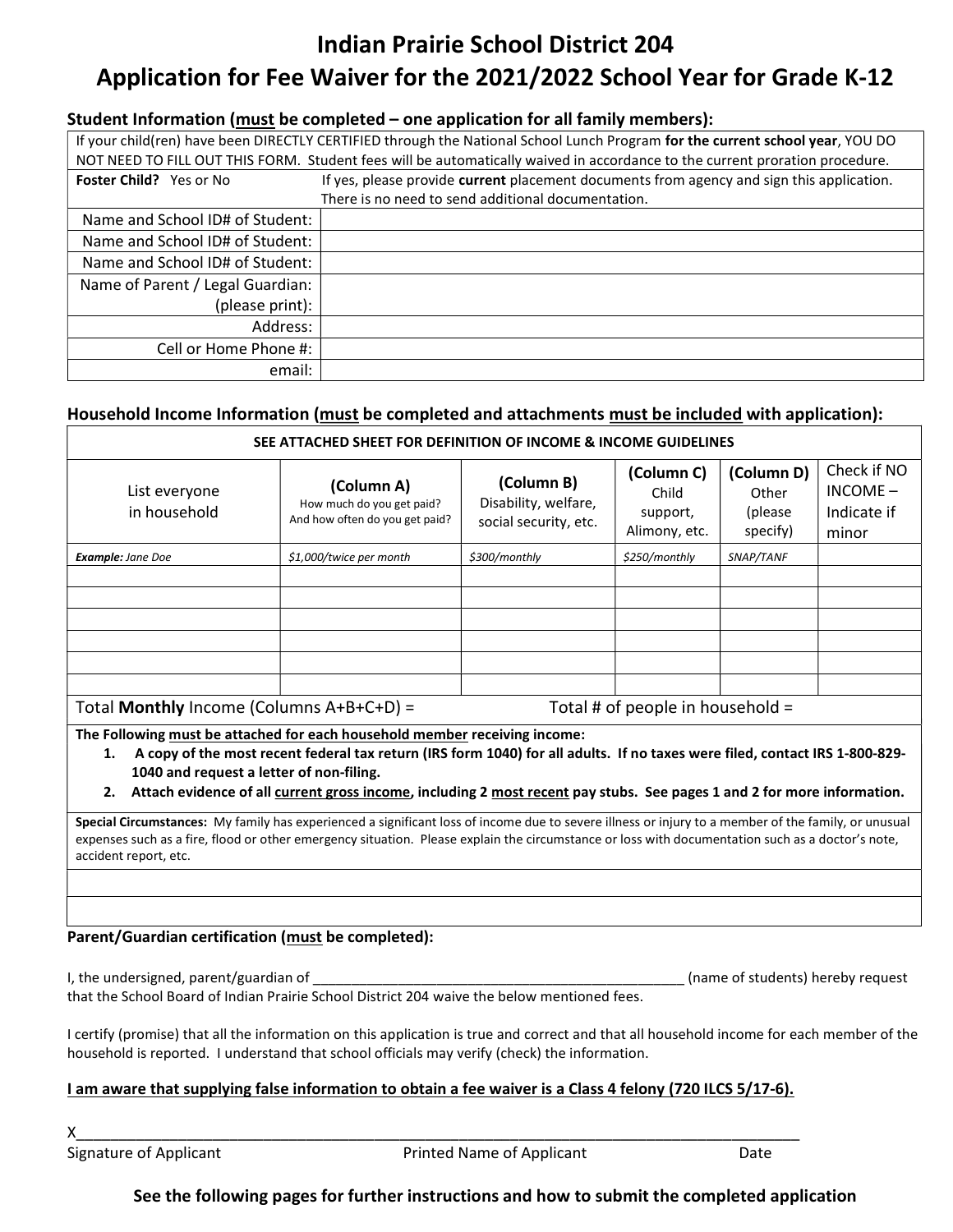## General Fee Waiver Information

## The Board of Education of Indian Prairie School District 204 requires a separate application for a waiver of school fees. An Application for Fee Waiver needs to be completed in addition to the free or reduced lunch application.

The application must be completed ANNUALLY. Eligibility in one year does not guarantee future fee waiver eligibility.

The income guidelines are the same as the REDUCED lunch guidelines. See Page 3 for these guidelines (also available at www.fns.usda.gov).

Eligible fees will be waived 100% for students with an approved Application on file prior to the final day of the first semester.

Families applying for a fee waiver after the start of the second semester will receive a waiver of 50% eligible fees.

Families can request a refund of any fees paid that are subsequently waived through PushCoin.

If your application is denied, the reason(s) for denial will be stated and you may appeal the decision. Your appeal request must be in writing and must be received within 30 calendar days of receipt of denial letter. Full payment of instructional fees is expected and due by September  $1<sup>st</sup>$  unless a payment plan is established. Please contact the Business Office at 630-375-3021 to establish a payment plan.

The fee waiver will cover the annual registration and technology fees and other mandatory District fees.

The following fees will not be waived: Yearbook, cap & gown, P.E. locks, lost materials, replacement ID's or planners, school dances, lost equipment, Chromebook replacement or repair fees, parking permits, overnight trips and summer school. This list is not all inclusive. If you have questions about a specific fee, please contact your child's school building secretary.

## Submit the completed application <u>and all required attachments</u> to any of the following:

Mail to: Fee Waivers, 780 Shoreline Dr. Aurora, IL 60504 In Person: School Secretary Email: feewaivers@ipsd.org

Any questions regarding the fee waiver process may be directed to your child's school, the fee waiver hotline at 630-375-3770 or feewaivers@ipsd.org.

Please allow 30 days for processing. Applications will be reviewed starting July 1, 2021. Any applications received prior to this date will be processed after July 1.

You will receive written notification if your waiver request has been granted, placed on hold or denied. If your household income increases by \$50 or more per month (\$600 per year) or your household size decreases, you are obligated to report this change to the District immediately.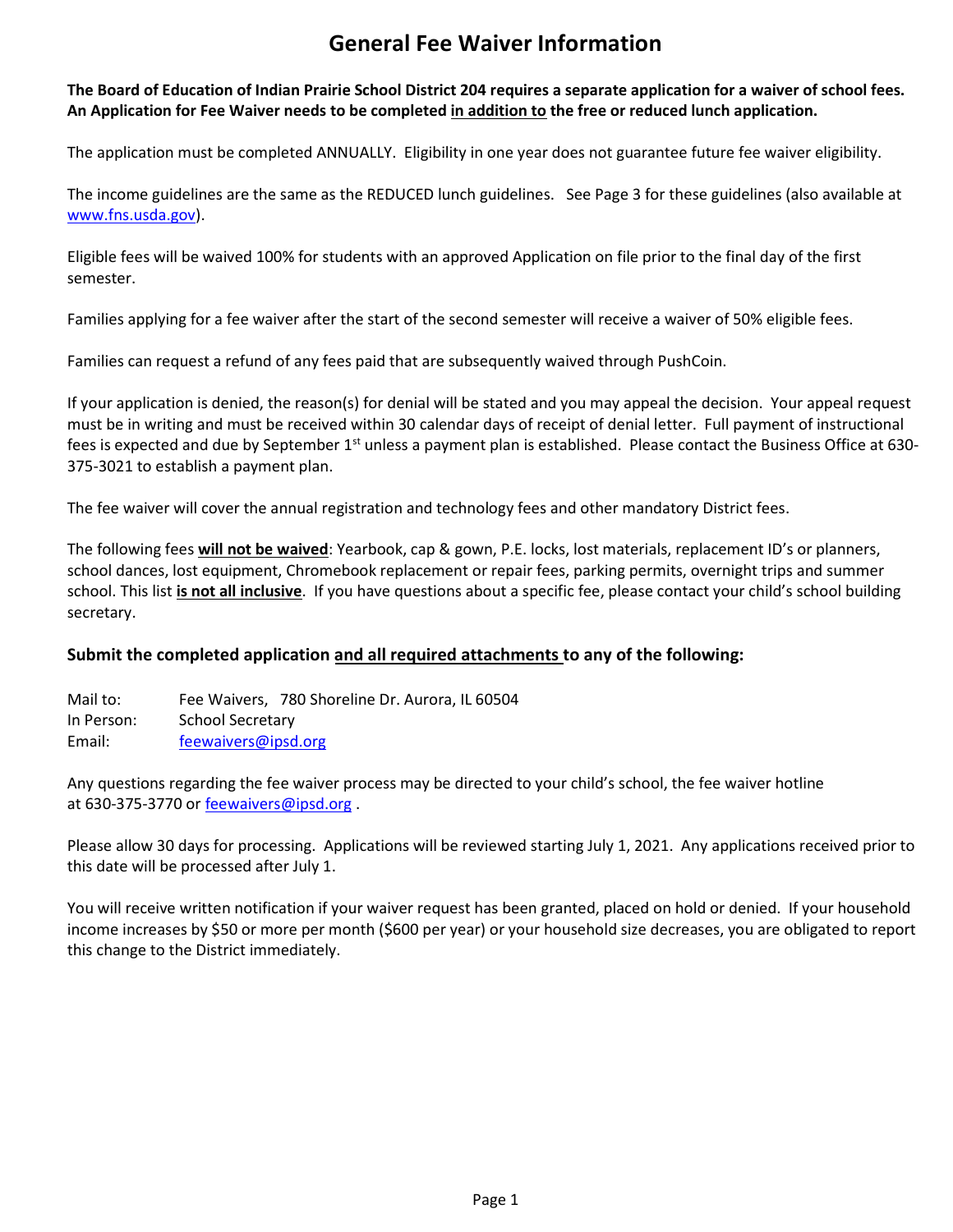## Acceptable Evidence for Verification of Income

Families requesting a waiver for instructional fees need to submit an Application of Fee Waiver and the required documentation for review. Waiver forms and instructions with examples of acceptable documentation are included below.

Please provide information or documents, which show your household's current income (see following page for definition of income), specifically the gross income for each working household member or evidence of participation in government aid programs. COPIES OF THE MOST RECENT IRS FORM 1040 ARE REQUIRED FOR EACH WORKING HOUSEHOLD MEMBER. Examples of types of documents are listed below. Documentation for each source of income listed on your application is required. Any income intentionally not reported to the District will automatically disqualify your application. In addition, you may be asked to provide property tax bills, bank statements, credit card statements, rental/lease agreement, or mortgage statements.

#### Earnings/Wages/Salary (provide most recent consecutive two pay stubs):

- □ Pay stub dated\_\_\_\_\_\_\_\_\_\_\_\_\_\_\_\_\_\_\_\_\_\_\_ Received how often (ex: weekly)\_\_\_\_\_\_\_\_\_\_\_\_\_\_\_\_\_\_\_\_\_
- □ Letter from employer on letterhead indicating hourly worker's name, SS#, gross wages and frequency of payment.

## Self-Employment Income:

- □ Self-employment income tax verification, business ledger
- □ Self-issued paycheck stub on pre-printed checks
- □ Copy of incorporation papers listing officers and/or principal stockholder
- □ Copy of quarterly payments to IRS

## Food Stamp/SNAP/TANF:

- □ Food stamp certification notice
- □ Letter from welfare office
- □ Name of person receiving benefit:

Dollar amount: \$\_\_\_\_\_\_\_\_\_\_\_\_\_\_\_\_\_\_\_\_\_\_ Beginning and ending dates: ending to be a state of to

## Social Security/Pension/Retirement:

- □ Social security benefit letter
- □ Statement of benefits received
- □ Pension award notice
- □ Disability award letter or check stub

#### Unemployment Compensation:

□ Notice of eligibility from State Unemployment Office

#### Welfare Payments:

- □ Government aid benefit letter
- □ Statement of purpose of benefit

#### Child Support/Alimony:

- □ Child support pay stubs
- □ Court decree
- □ State Disbursement Website print out /Canceled checks from spouse

Other Income: If you have other forms of income, please provide information or documents which show the amount of income received, how often it is received, and the date it is received.

- □ Canceled checks for outside financial aid
- □ Notarized letter from person giving monthly aid

#### No Income: If you have no income, please provide a letter explaining how you provide food, clothing, and housing for your household.

See Page 3 for federal definition of income and the income eligibility guidelines. The income eligibility for fee waivers is the same as REDUCED lunch guidelines.